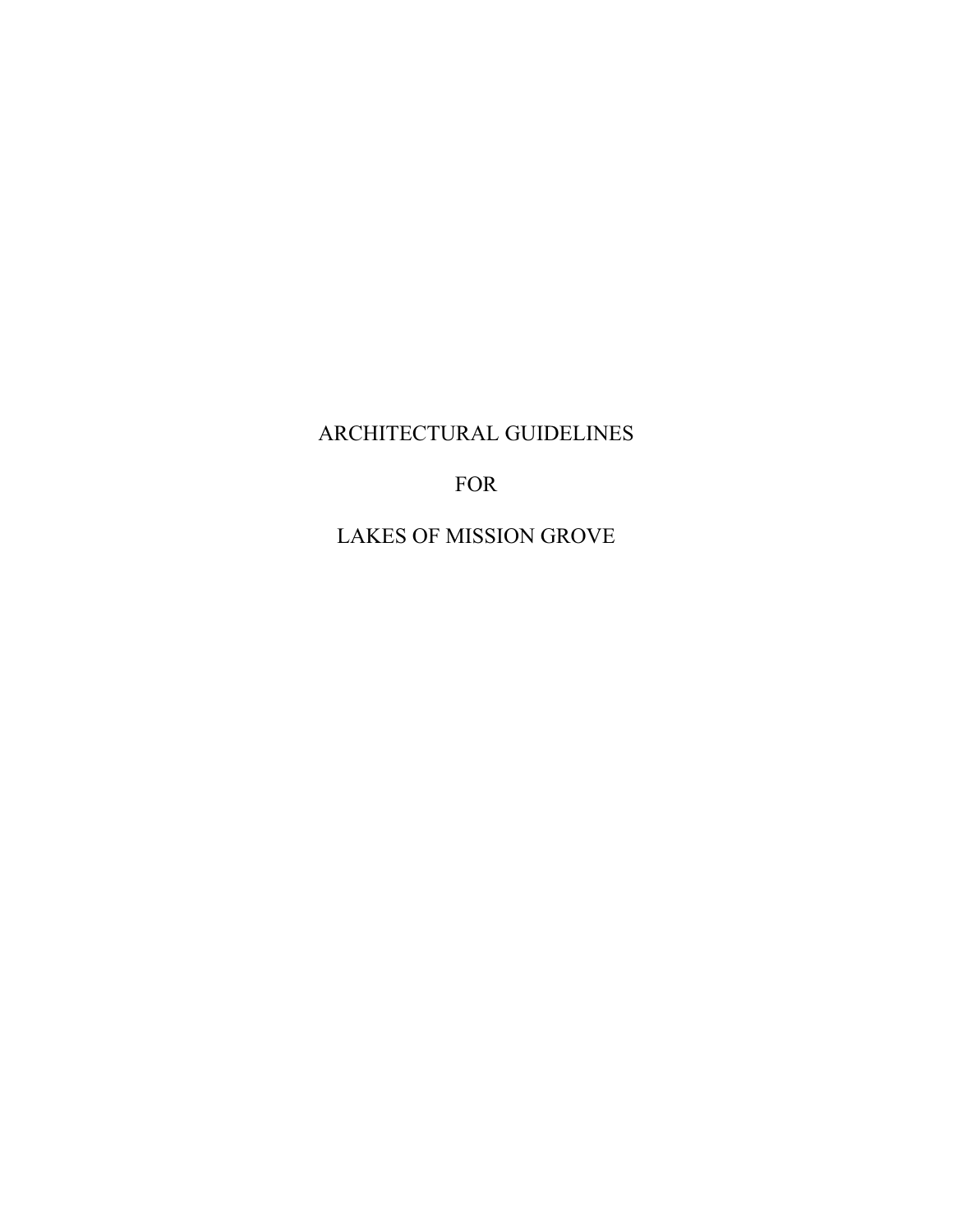### TABLE OF CONTENTS

| $3-4$          |                  |                                                            |           |  |
|----------------|------------------|------------------------------------------------------------|-----------|--|
| A <sub>1</sub> |                  |                                                            |           |  |
|                | 1 <sub>1</sub>   |                                                            |           |  |
|                | $\overline{2}$ . |                                                            |           |  |
|                | $\overline{3}$ . | Builder / Contractor / Owner Construction Requirements 6-9 |           |  |
|                | $\overline{4}$ . |                                                            | 9         |  |
|                | 5.               |                                                            | 10        |  |
| <b>B.</b>      |                  |                                                            | $10 - 11$ |  |
| $\mathbf{C}$ . |                  |                                                            |           |  |
|                | 1 <sub>1</sub>   |                                                            |           |  |
|                | 2.               |                                                            |           |  |
|                | $\overline{3}$ . |                                                            |           |  |
|                | $\overline{4}$ . |                                                            |           |  |
|                | 5.               |                                                            |           |  |
|                | 6.               |                                                            |           |  |
|                | 7.               |                                                            |           |  |
|                | 8.               |                                                            |           |  |
|                | 9.               |                                                            |           |  |
|                | 10.              |                                                            |           |  |
|                | 11.              |                                                            |           |  |
|                | 12.              |                                                            |           |  |
| D.             |                  |                                                            |           |  |
|                |                  |                                                            |           |  |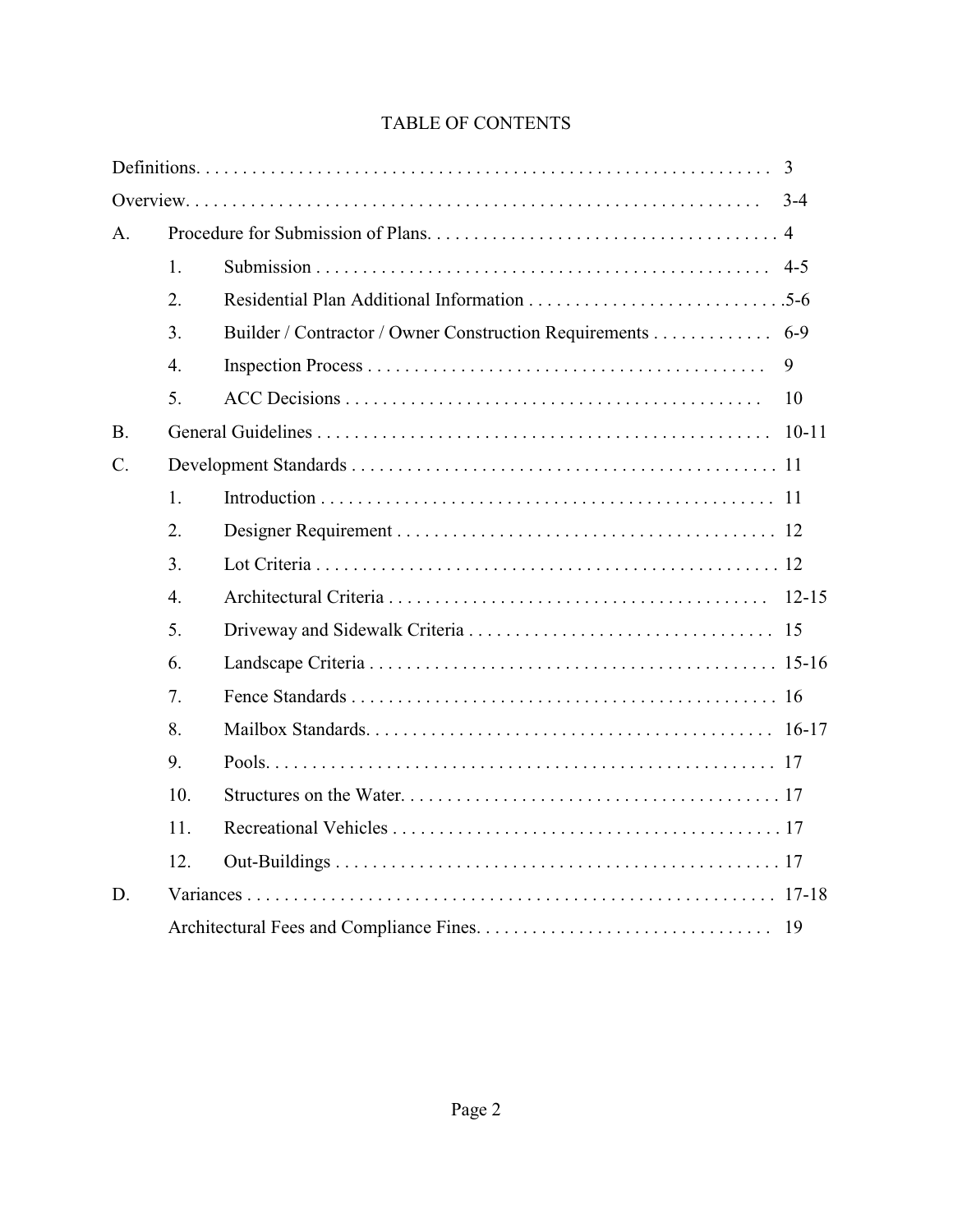#### **DEFINITIONS**

Terms used in this document have the following meanings:

| Association                      | Lakes of Mission Grove Homeowners Association, Inc.                                                                                                                               |  |  |
|----------------------------------|-----------------------------------------------------------------------------------------------------------------------------------------------------------------------------------|--|--|
| <b>ACC</b>                       | The Architectural Control Committee of the Association                                                                                                                            |  |  |
| Board                            | The Board of Directors of the Association                                                                                                                                         |  |  |
| Declaration                      | The "Declaration of Covenants, Conditions and Restrictions"<br>applicable to Lakes of Mission Grove                                                                               |  |  |
| <b>DRC</b>                       | The Deed Restriction Committee of the Association                                                                                                                                 |  |  |
| Guidelines                       | Rules, standards and procedures established by the ACC pertaining<br>to buildings, additions or other improvements in Lakes of Mission<br>Grove                                   |  |  |
| Lakes of Mission Grove           | All sections of the Lakes of Mission Grove subdivision under the<br>jurisdiction of the Association                                                                               |  |  |
| <b>Deed Restrictions</b>         | Declaration of Covenants, Conditions and Restrictions, as Amended                                                                                                                 |  |  |
| <b>Thirty Days</b>               | Thirty (30) business days, not including legal holidays. This thirty<br>business day time period begins to run <i>upon receipt</i> of the<br>application and plan(s) by the $ACC$ |  |  |
| Common Facilities/<br>Properties | Includes parks, lakes, and nature trails                                                                                                                                          |  |  |
| Right of Way ("ROW")             | Public street right of way                                                                                                                                                        |  |  |

#### **OVERVIEW**

The purpose of architectural design is to keep the community attractive for the enjoyment of residents and for the protection of property and property values. The Declaration authorizes the ACC to establish rules, standards and procedures for the orderly development of the subdivision and requires homeowners to obtain written approval from the ACC for any buildings, additions, or other improvements to their property. This is to ensure that the improvements comply with the provisions of the Declaration and the ACC Guidelines. The ACC has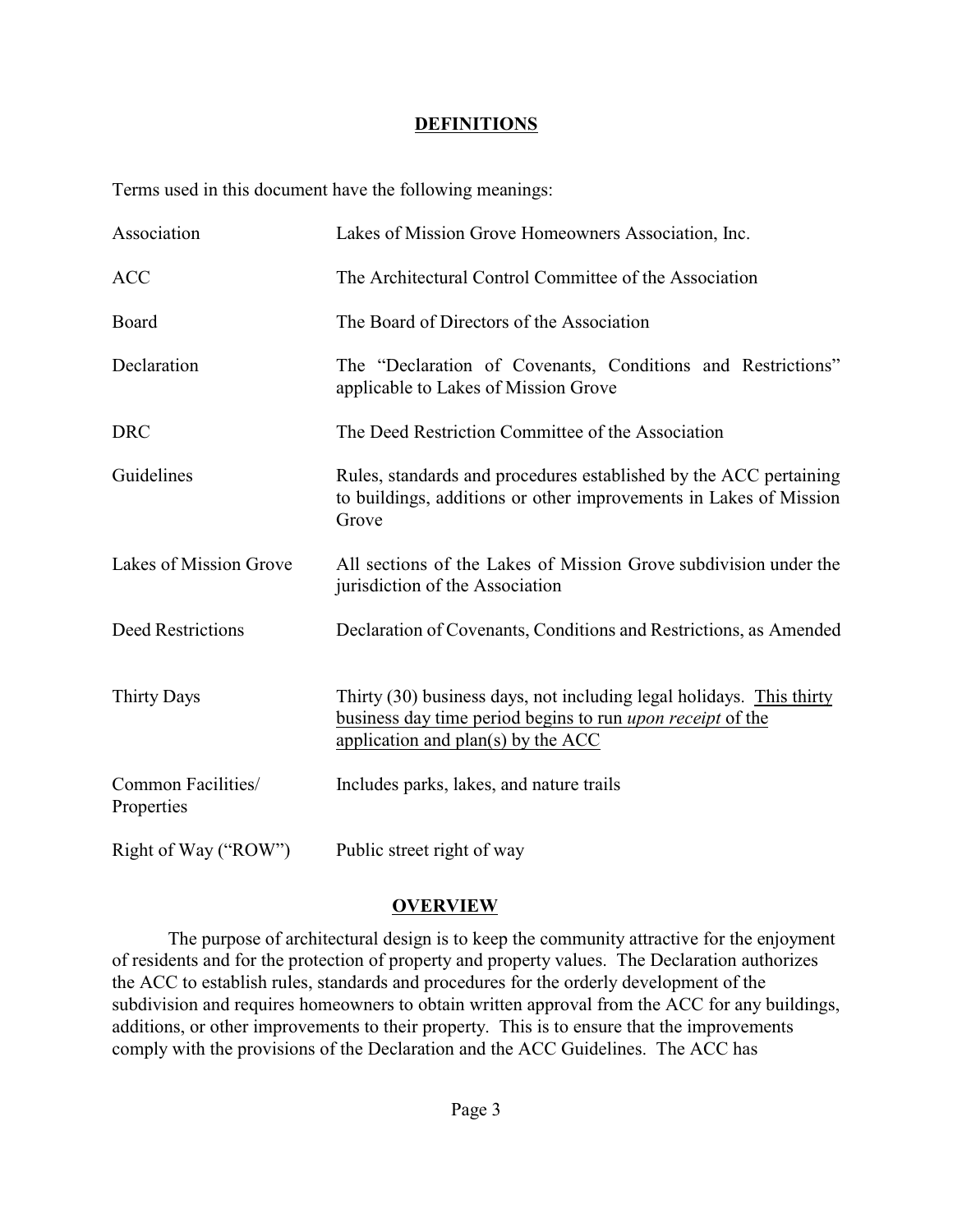established these guidelines in accordance with the authority granted by the provisions of the Declaration and certain grants made by the Declarant.

These guidelines have been established to assure uniform and fair application of the Declaration and are intended to provide all lot owners in Lakes of Mission Grove with information about the type, color, and quality of materials which may be used in construction of various kinds of improvements; the size and locations of such improvements; and information about the procedures used by the ACC in reviewing plans for proposed improvements.

The ACC reserves the authority to review and approve plans for buildings, additions, or improvements which are not explicitly described by these Guidelines, grant variances and to consider additional guidelines in the review process whether published or not. These Guidelines may be amended by the ACC as it deems necessary and appropriate.

Architectural Fees and Compliance Fines are stated in the schedule attached hereto (Page 19).

Owner accepts and agrees to abide by all requirements of the Architectural Control Committee guidelines and of the Declaration of Covenants, Restrictions, and Conditions.

Lakes of Mission Grove Homeowners Association, Inc. has arranged for mowing, at Owner's expense, lots where the Owner is not mowing regularly.

#### **A. Procedure for Submission of Plans**

1. Submission. Owner will pay a Construction Plan Review fee of \$400 payable to Mission Grove L.P., when Owner submits construction plans for approval, which fee is subject to amendment by the Architectural Control Committee. All site or building construction, improvements, modification alterations or additions thereto require approval in writing from the ACC prior to construction. This covers new construction as well as, but not limited to, additions, fences, porches, storage buildings, pools, and changes in house colors. All plans for approval to site or building construction, improvements, modifications, alterations or additions thereto must be submitted to the ACC in writing. The submission must contain all the information required by these guidelines and must be delivered by certified mail, return receipt requested, or if by hand delivery, a written receipt from a member of the committee or any person designated by such members must be obtained in order for the initial thirty day review period to commence. They must consist of ONE SET of Residential Plan drawings / specifications (this set is to remain for record keeping for the Association). All plans and specifications shall be drawn in a professional manner based on an architectural scale of  $1/4" = 1'0"$ . The Plan must consist of the following:

> a. Drawing(s) of the proposed structure showing the top, front, side, and rear exterior views and elevations.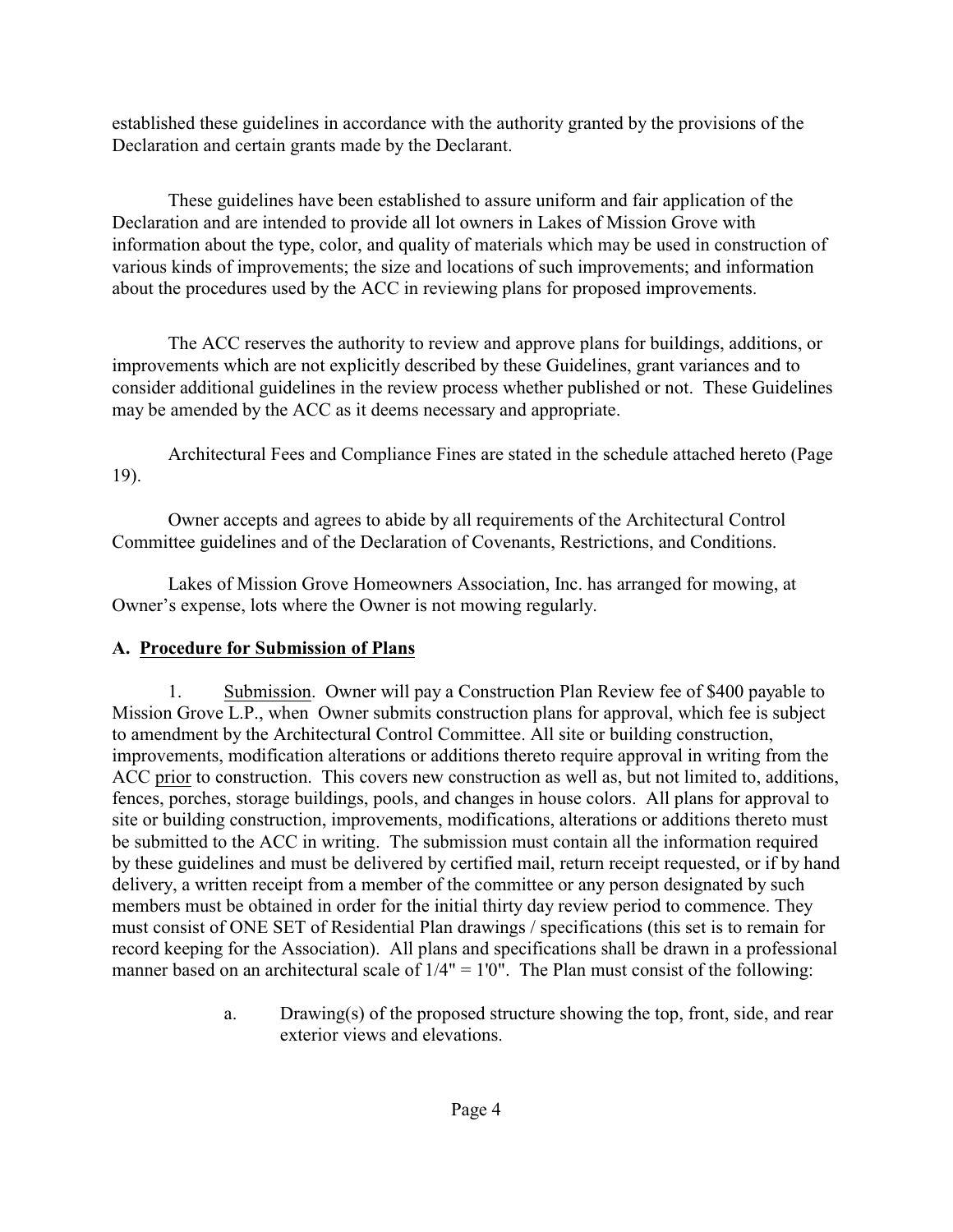- b. A site plan showing location of easements, existing buildings and structures, the proposed placement of the improvement on the lot, and applicable building set back lines. Owner will obtain and submit a Form Survey before pouring the foundation to verify that the location of the forms matches what is reflected in the approved site plan.
- c. Floor Plans
- d. Framing Plans including:
	- 1. Wall sections showing details of construction.<br>2. Ceiling and floor joist size, directions, and spa
	- 2. Ceiling and floor joist size, directions, and spacing.
	- 3. Roof sections, structural details and materials.
- e. Electrical Plans
- f. Plumbing Plans
- g. Unless otherwise required by applicable law, the owner and builder must comply with current International Residential Code (IRC) requirements.
- h. By submitting plans, Owner and Contractor represent a) that the plans do not violate any copyrights and that the Owner and Builder have permission to use the plans and b) that they will defend, indemnify and hold the ACC and Declarant harmless from any loss or claims arising from any unauthorized use.
- $\dot{C}$  The plan review conducted by the ACC is to check compliance with ACC guidelines to protect the value of the community, NOT to inspect construction or certify architectural or engineering adequacy of the plans submitted.
- 2. Along with the Residential Plan, the following items must be submitted:
	- a. Drawing of a foundation plan prepared and sealed by a professional engineer based on a soil test and analysis of the lot or of such close proximity that the engineer is confident the test is sufficient for all design purposes. All foundations must be termite treated at time of construction. Upon completion of the foundation treatment, a copy of the termite certificate must be submitted to the ACC.
	- b. Drawing and documentation of the landscaping and irrigation plan. The landscaping plan must show proposed trees, shrubs, and plants to be used and their placement on the lot. The plan must conform to the ACC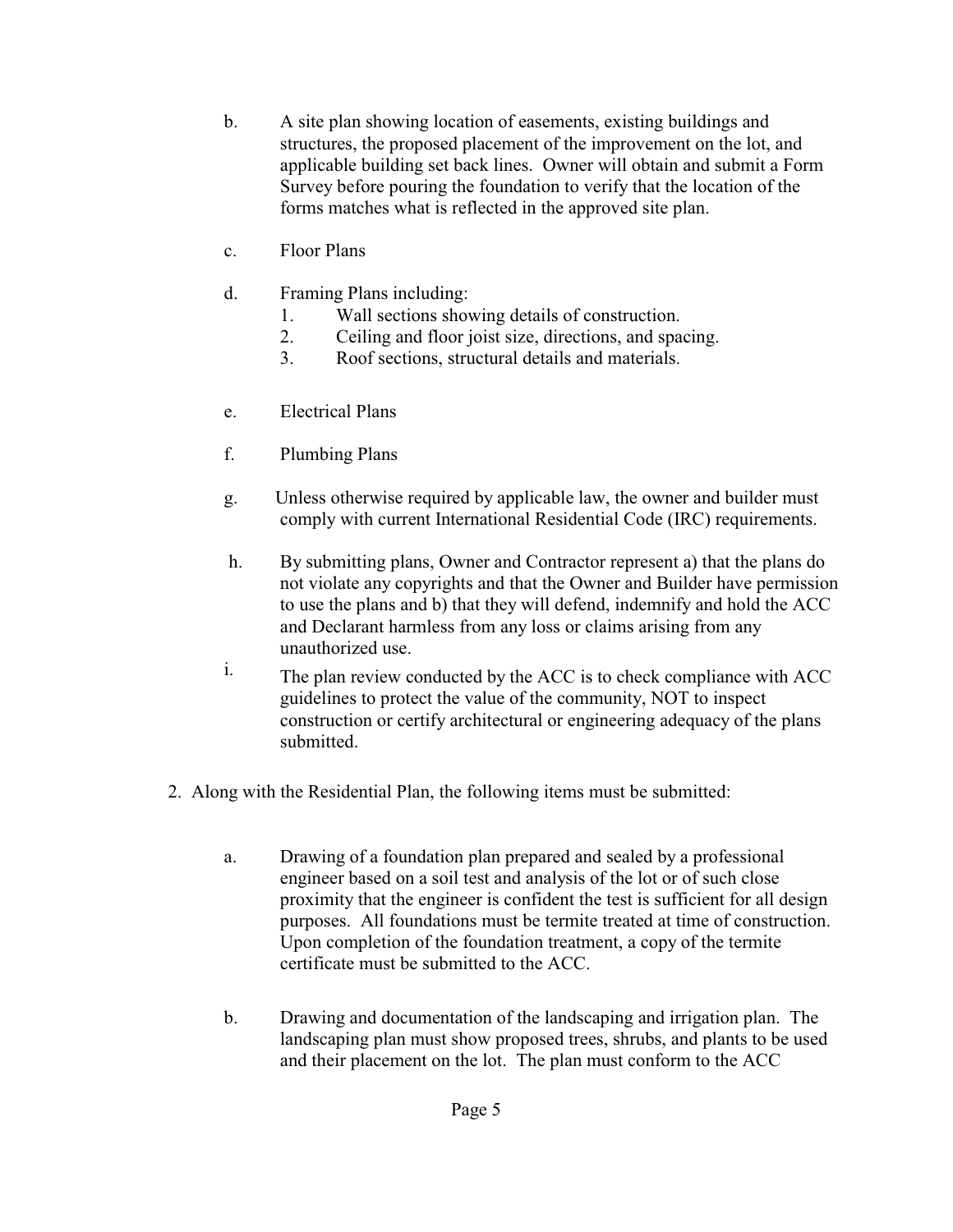specifications regarding minimum number and size of trees. (See Landscape Criteria section of these Guidelines).

- c. Drawing of the mailbox design including dimensions, description of exterior material and color, placement of address marker, and plan for pier foundation.
- d. Description and specifications of all materials used including, but not limited to, brick, stone, concrete siding, roofing material, driveways, sidewalks, fencing, and exterior paint.
- e. Color samples for all exterior colors being used including roof, walls, doors, and trim.

It is the owners responsibility to determine all easements and setbacks that exist upon their property. No construction shall occur within these easements or building set back lines. If any changes to the approved design are made, the plan must be resubmitted for approval by the ACC. All building or other permits required by governmental authorities must be in effect at the time of construction. The ACC has thirty (30) business days from final submission of plans to approve the plans and authorize commencement of construction. Final submission occurs when all documents requested have been submitted.

The ACC reserves the right to request any additional information deemed by it to be necessary to properly evaluate the submitted plans. In the event that the ACC requests additional information and such information is not submitted to the ACC by the applicant in a timely manner (so that the plan may be approved or disapproved within thirty (30) business days of its receipt by the ACC), the plan shall be denied. However, the applicant may thereafter submit a new plan with the requested information to the ACC for its review.

All plans shall be mailed or delivered to:

Lakes of Mission Grove Architectural Control Committee 1117 FM 359, Suite 200 Richmond, Texas 77406

Any questions pertaining to these standards may be directed to the Lakes of Mission Grove Homeowners Association, Inc., either by mailing your questions to the above address or by calling at (281) 762-6800.

3. Builder / Contractor / Owner Construction Requirements. The owner and builder agree to be jointly responsible for and abide by the following: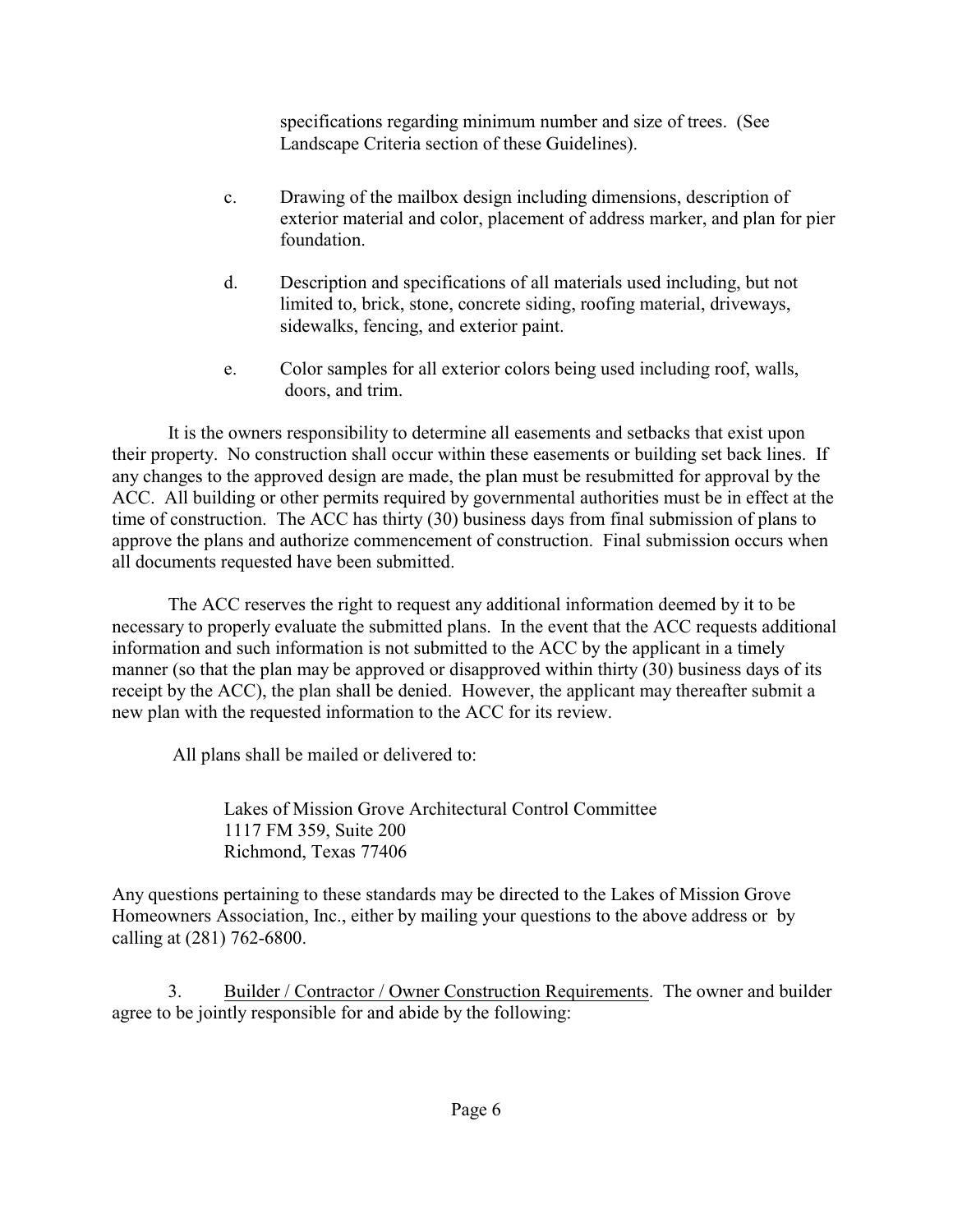- a. No improvements shall be constructed on the Property by any person other than those included on the list of Approved Builders, as determined by Mission Grove LP, in its sole discretion.
- b. The job site shall be kept clean at all times. A dumpster is required to be on site during construction. The property owner and the contractor are responsible for picking up all trash and debris daily and placing them in the dumpster. No dumping in the lake or on any property within Lakes of Mission Grove is allowed. Burning of debris is strictly prohibited. A portable toilet is required to be on site at the start of construction and is required for each construction site requiring more than seven (7) days construction, or as may be otherwise required by applicable laws and regulations.
- c. Contractors are responsible for keeping mud, dirt, etc. off of the roadway and meeting all E.P.A. requirements regarding control of the movement of silt and other materials from building site to drainage ditches and/or adjacent properties, including compliance with the EPA's NPDES General Permit for Storm Water Discharges from Construction Activities. Contractors will be responsible for repair to any road or road right-of-way, shoulders or ditches damaged during the course of construction.
- d. Observe all posted speed limits and other signage. Speed limits for passenger vehicles are posted. Trucks shall not exceed 25 miles per hour and shall proceed with caution at all times.
- e. No dumping or cleaning of cement trucks or dumping of construction material is allowed within Lakes of Mission Grove common areas and right-of-way (*i.e.*, ditches, parks, all easements). No construction debris or residue shall remain on the site after completion of construction.
- f. Design of roadside ditches and drainage swale must not be altered. Upon completion of construction of the residence, contractors are responsible for final shaping and grading of the roadside ditches to facilitate correct flow of water to detention areas.
- g. The culvert size shall be as specified on the plat. Contractors are responsible for obtaining the grade and pipe diameter size for the driveway culverts from Fort Bend County Road and Bridge, 281-342-4513,  $r\&\text{brequencies}(\partial\&\text{co.fort-bend.tx.us. Minimum length for the culvert as})$ required by the County will be 20 feet. All culverts must be of concrete construction and must be approved by the ACC. The culvert must be installed and properly covered before site preparation and construction begins.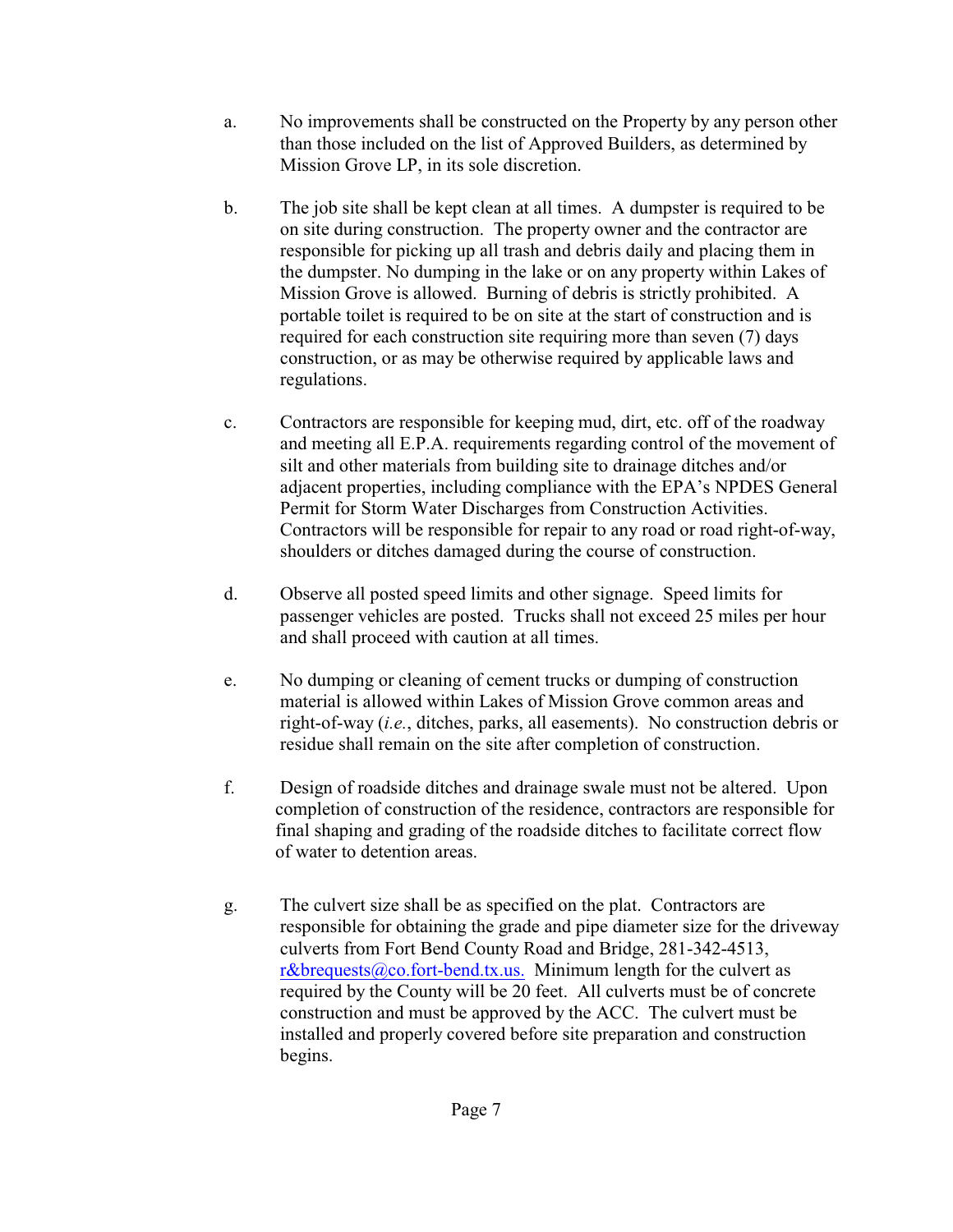If your lot includes a utility service pad culvert in the utility easement, the driveway culvert must be affixed to the utility service pad culvert so that the utility service pad culvert and the driveway culvert form a single continuous culvert. No culvert shall be more than 40 feet in length.

**Culverts must comply with all applicable Fort Bend county regulations concerning installation of driveways and culverts. A copy of these regulations is available from the county website [\(www.co.fort](http://www.co.fort-bend.tx.us).)[bend.tx.us/County\\_Services/Road\\_and\\_Bridges/construction\\_of\\_drive](http://www.co.fort-bend.tx.us).) [ways\\_and\\_culverts.htm](http://www.co.fort-bend.tx.us).)**

h. Lot Drainage. All drainage of water from any Lot and the improvements thereon shall drain or flow as set forth below:

> (i) Any such water shall drain or flow from the Lot line into adjacent streets, drainage ditches, or detention areas, and shall not be allowed to drain, back up, or flow upon adjoining Lots unless an easement for such purpose is granted. The Owner shall provide drains or swales to effect such drainage upon construction of the Living Unit on the Lot.

 (ii) All slopes or terraces on any Lot shall be maintained so as to prevent any erosion thereof upon adjacent streets or adjoining property.

 (iii) No structure, planting or other material shall be placed or permitted to remain or other activities undertaken within the Property or any portion thereof by any Owner which might damage or interfere with established slope ratios or interfere with established drainage functions or facilities established for the Properties.

i. No signs, advertisement, billboard or advertising structure of any kind may be erected or maintained on any Lot without the written consent of the Architectural Control Committee, except (i) one (1) sign not more than forty-eight inches (48") square advertising the builders of the Owner's residence may be placed on such Lot during the construction period of such residence from the forming of the foundation until completion, not to exceed a twelve (12) month period, and (ii) one (1) sign measuring not more than 18" x 24" advertising an Owner's Residence for sale or rent may be placed on such improved Lot. Declarant or any member of such Committee shall have the right to remove any such sign, advertisement, billboard or structure which is placed on any Lot in violation of these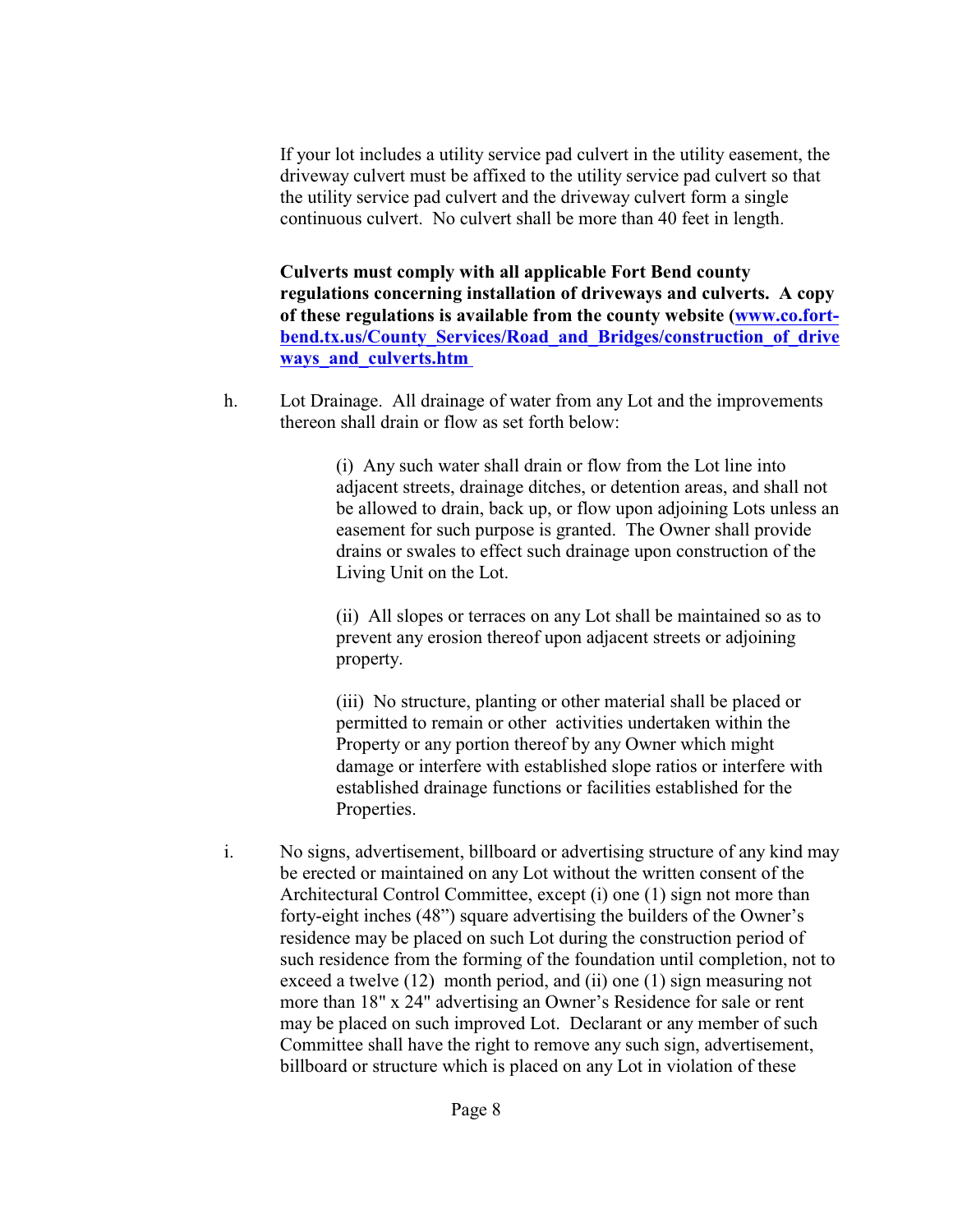restrictions, and in doing so, shall not be liable, and are hereby expressly relieved from, any liability for trespass or other tort in connection therewith, or arising from such removal. After Declarant has sold all lots, an owner may erect one (1) sign measuring not more than 18" x 24" advertising an Owner's lot for sale.

- j. A temporary sign indicating the address of the improvement must be placed on the property during construction.
- k. Grinder pumps must be purchased and installed by Hurt's Septic. For current installation cost and schedule, call Hurt's Septic at 800-841-3447 or John Hurt's cell at 361-771-5586 . Lot owner must furnish influent line to pump station and proper electrical service for 2 hp load with breaker to the pump box site. Location of pump installation shall be adjacent to influent line from the home. Location must have a finish elevation mark prior to installation and pump must be installed before landscaping or final grading.

#### 4. Inspection Process:

Periodic Inspection: Inspections may be performed by the ACC to assure compliance of utility easement, drainage easements, flowage easements, set backs, and to assure compliance of all building requirements such as disposal of debris and all other requirements made on the builder/owner by the ACC.

b. Final Inspection: Prior to occupancy, the ACC may, at its discretion, review the site after completion of construction. Included are decking, walkways, driveways, fences, mailboxes, painting, landscaping, and other items necessary to present an aesthetic condition on the lot. Final inspection by the ACC shall not be relied upon by any person or entity as to the sufficiency, suitability, fitness, workmanship, or quality of the design or construction of the improvements. Neither the ACC, the Association, the Lakes of Mission Grove subdivision, nor any of their respective members, officers, directors, shareholders, employees or agents shall be liable because of the approval or non-approval of any improvement. Owner shall give written notice of construction completion and intent to occupy. The ACC may, within five business days after receipt of Owner's notice of intent to occupy, at its discretion review the site and identify any matters requiring correction or completion.

c. Non-compliance with ACC approval: If for any reason a structure is deemed not to be in compliance with approved plans, or with any provision of these guidelines, the owner will be notified. The ACC will require the cessation of construction, until the item(s) in non-compliance are corrected. Other permits or approvals may be required from the City, County, or other governmental entities. It is the responsibility of the owner to obtain all required City, County, or other governmental approvals.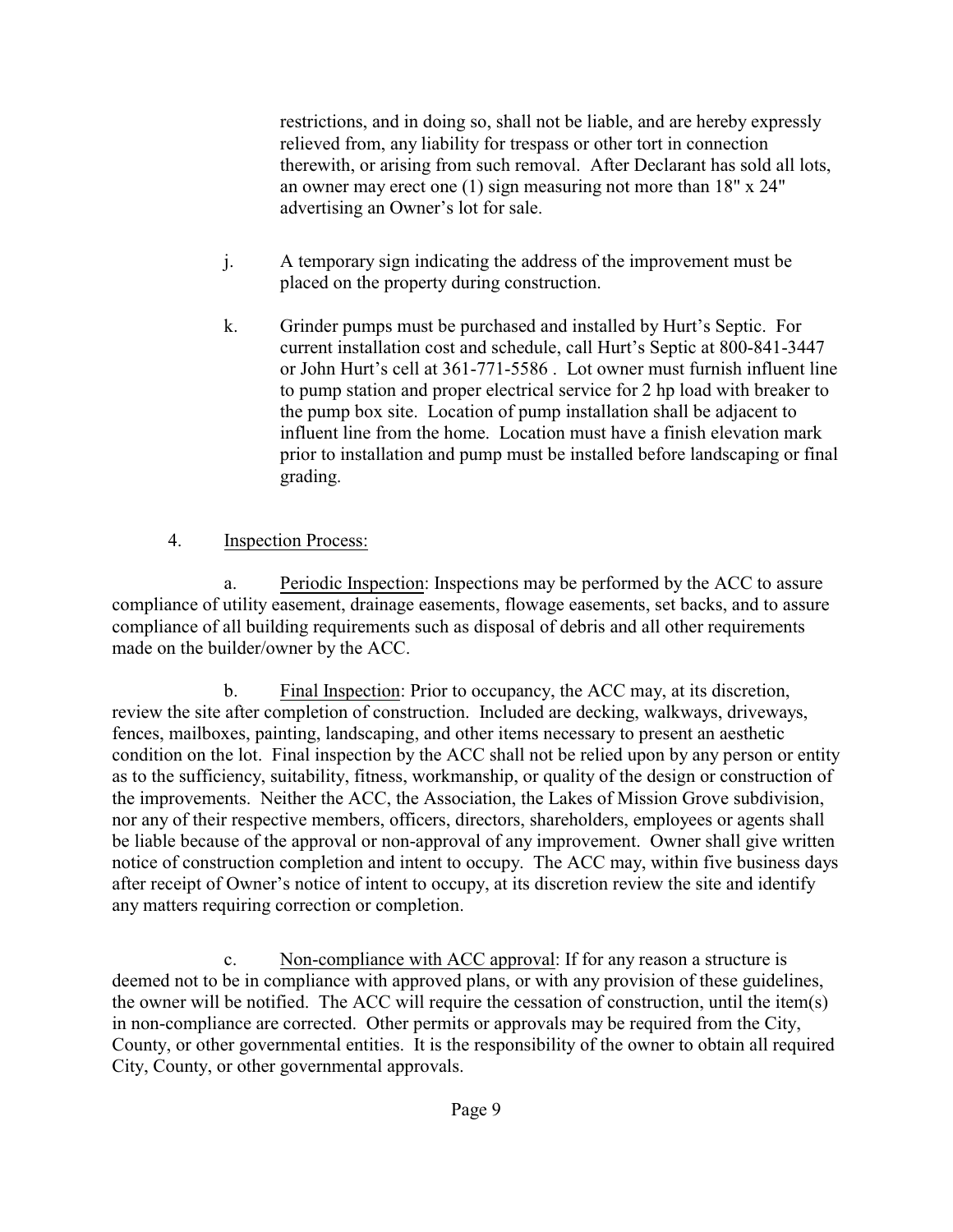FAILURE TO COMPLY WITH THE ABOVE REQUIREMENTS CAN RESULT IN FINES AND/OR LEGAL ACTION. Unless otherwise provided in the attached schedule of Architectural Fees and Compliance Fines, a property owner will be fined \$100.00 per infraction, with an increase of \$50.00 for each subsequent infraction. Such infractions include but are not limited to: damage to road surfaces, drainage or utilities (minimum: fine plus repair cost); dirty job sites; absence of portable toilets or dumpster; and disturbance to surrounding lots.

5. ACC Decisions: ACC Committee members shall consider each plan for compliance with the restrictive covenants of the Declaration and with these guidelines. The decision of a majority of the members necessary to approve or disapprove a plan shall be considered the decision of the ACC.

ACC decisions shall be conveyed in writing by certified mail, fax or hand delivery to the applicant and shall include a statement of the conditions under which the plan is approved, if any, or the primary reason(s) for disapproving the plan.

Any plan that is not approved or disapproved within thirty (30) business days of the date of full receipt by the ACC of all required plan documents shall be deemed to have been automatically approved, provided however that (i) any such approval shall extend only to architectural guidelines and not to any of the use restrictions set forth in the Declaration and (ii) in no event shall non-action be deemed to constitute approval of a plan for any change, addition, or improvement or any other item that would violate the restrictive covenants in the Declaration. Unless otherwise stated in the ACC's written response, all approved changes, additions, or improvements (other than the construction of the main dwelling) shall be completed within thirty (30) business days of the date that construction, installation or erection is commenced.

### **B. General Guidelines**

Upon the review of each plan, the ACC shall consider the following factors for all site or building construction, improvements, modification, alterations or additions thereto:

- a. The quality of construction and materials, exterior colors, exterior design (elevation), size (dimensions), and location must be harmonious with existing and proposed structures and location with respect to topography and finished grade elevation, and must be in compliance with the provisions of the Declaration.
- b. The location must not violate the building set back lines, utility or drainage easements as shown on the official recorded plat, nor obstruct drivers' vision at street intersections. No fence, wall, tree, hedge, planting or object shall be maintained on the Property in such manner as to obstruct sight lines for vehicular traffic between two (2) feet and six (6) feet above the roadways within the triangular area formed by the intersecting right-of-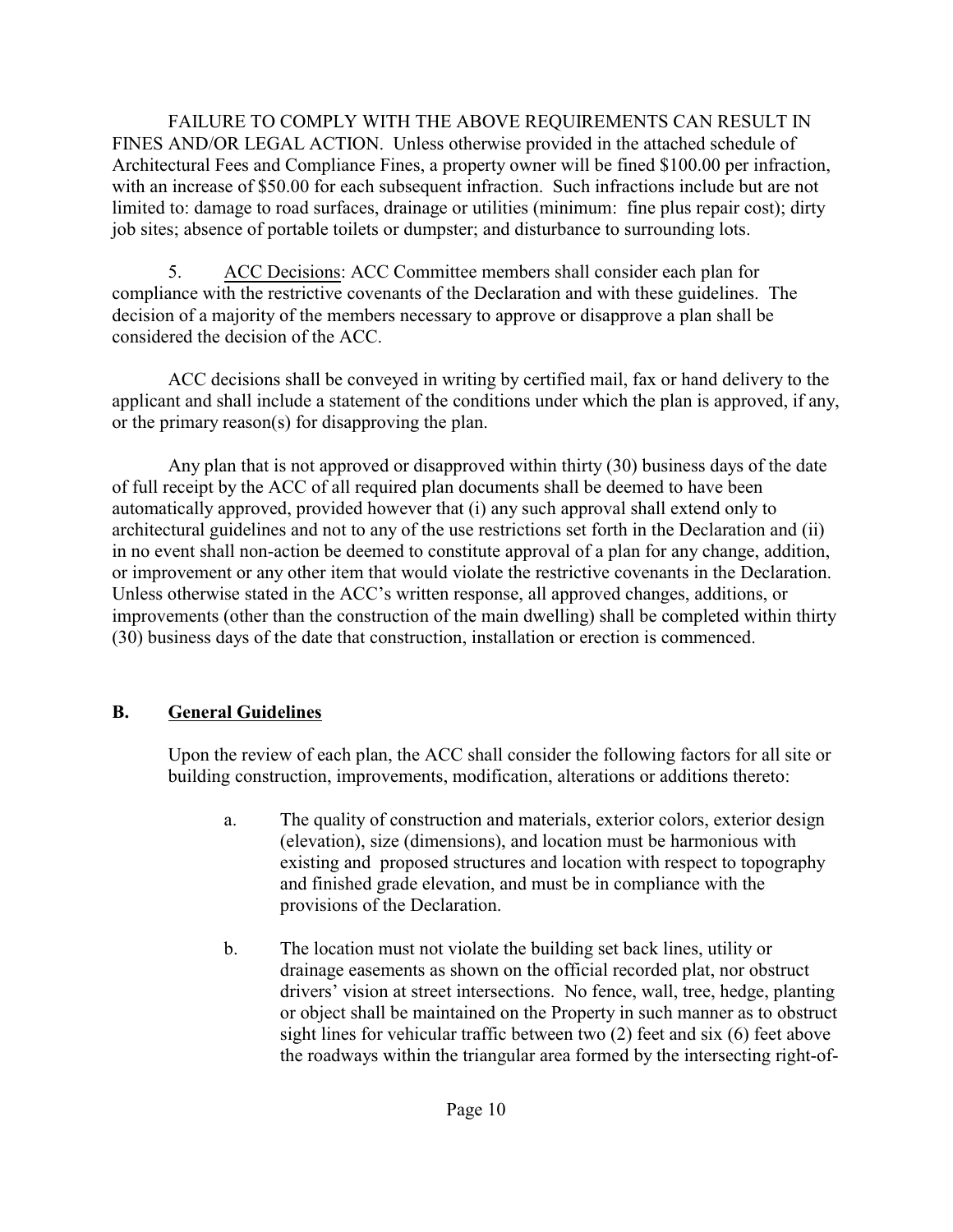way lines and a line connecting them at points twenty-five (25) feet from the intersection of the right-of-way line or extensions thereof.

- c. Any improvement, driveway or fence placed upon or across any utility easement by the Owner shall be constructed, maintained, and used at Owner's risk.
- d. Ceilings in the main dwelling, guest quarters, and garage must have at least a ten (10) foot plate height.
- e. Improvements that are intended for other than single-family residential purposes, or that may become an annoyance or nuisance to the neighborhood, are not permitted.
- f. Improvements must be located so that their use will not infringe upon the enjoyment of neighboring amenities nor place neighboring properties at increased risk of damage.

The ACC shall also consider the provisions of the Declaration and of applicable statutes, ordinances, and building codes. However, approval of a plan shall not be construed as a warranty or representation by the ACC that the change, addition, or improvement, as proposed or as built, complies with any or all applicable statutes, ordinances, or building codes, or as a warranty of representation by the ACC of the fitness, design, or adequacy of the proposed construction.

All building requirements in the General Guidelines and Architectural Guidelines shall apply, unless the Architectural Control Committee agrees to a variance in writing.

### **C. Development Standards - Single Family Residential Estate**

1. Introduction. This neighborhood, from its concept, is intended to embody superior standards of single family detached housing; no building shall be erected, altered or permitted to remain on any single Lot, other than one single-family residential dwelling with approved servants' quarters and/or guesthouse of at least seven hundred (700) square feet of living area, and a private enclosed garage for not less than two (2) cars. All buildings, structures, and other improvements erected, altered, or placed in the Property shall be of new construction, and no structure of a temporary character, trailer, mobile home, tent shack, barn or outbuilding (except for a permanent structure functioning as a guest house approved by the Architectural Control Committee), shall be used in the Subdivision at any time as a residence. The following architectural control standards have been complied in accordance with the Declaration and are intended as a guide to architects, designers, builders, and residents. With respect to new construction, please contact the ACC of Lakes of Mission Grove, c/o Lakes of Mission Grove Homeowners Association, Inc., 1117 FM 359, Suite 200, Richmond, Texas 77406 or call (281) 762-6800.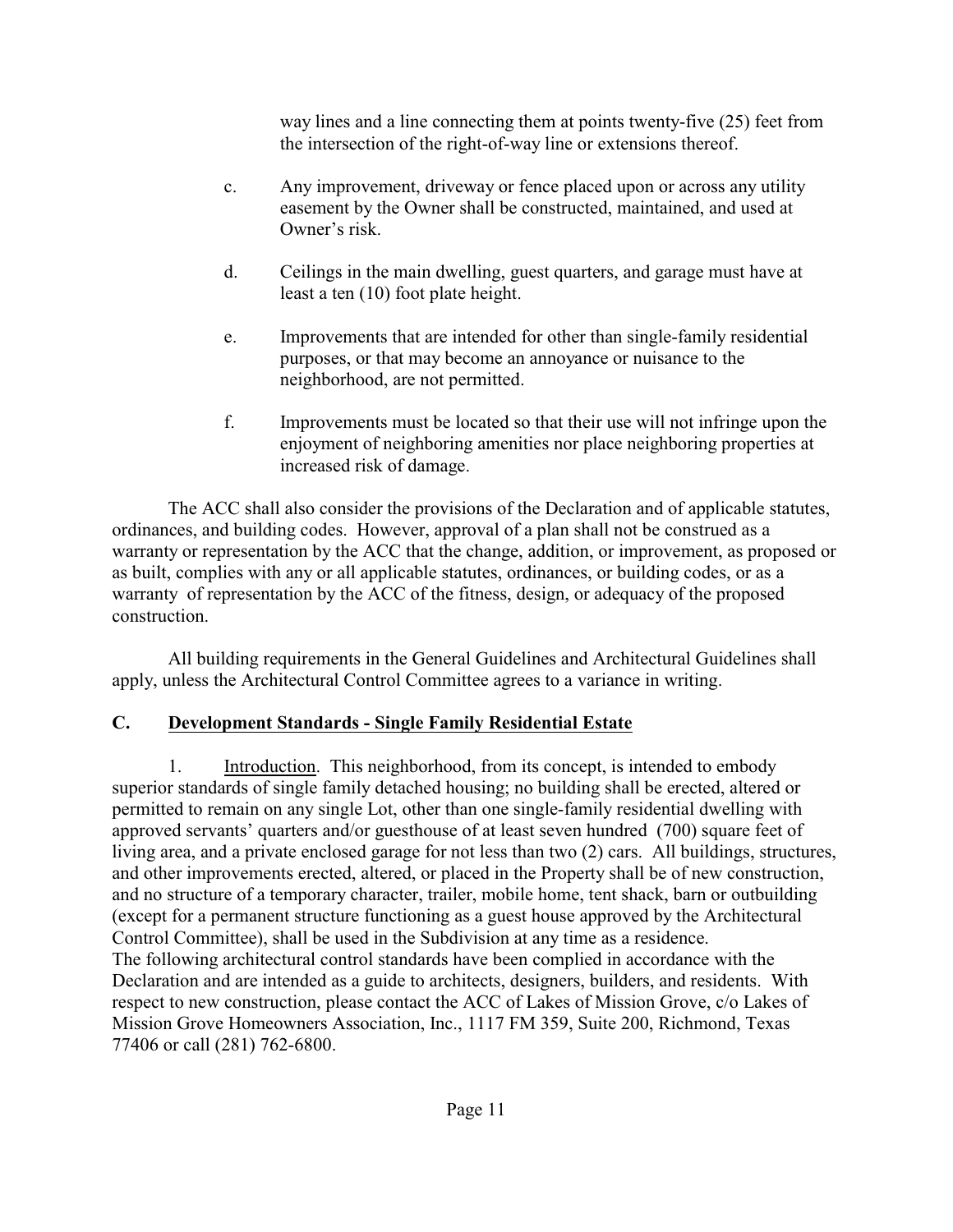2. Designer Requirement. All plans and specifications shall be drawn in a professional manner.

3. Lot Criteria As to each lot in the Property the following building requirements shall apply unless the Architectural Control Committee agrees to the contrary in writing.

No building (i) shall be placed or built on any Lot nearer to the front Lot line or nearer to a side street line than the building lines shown on the Subdivision Plat, or (ii) shall encroach on any easement shown on the Subdivision Plat.

Unless the Architectural Control Committee agrees to the contrary in writing, (i) no building on any Lot in the Property shall be located nearer than ten feet (10') to an interior side line of the Lot, and (ii) no part of a main residential structure or guest house, inclusive of garages, shall be located nearer than ten feet (10') from the rear line of the Lot, or shall be located nearer than twenty-five feet (25') of a Restricted Reserve. Brick wing walls, provided that they are attached to the residence and parallel to the front Lot line, can be extended to the said Lot line.

### 4. Architectural Criteria.

- a. Square Footage:
	- (i) No building or Living Unit in the Property shall exceed three (3) stories in height or forty (40) feet to the top ridge line of the roof, whichever is lesser. Attics and/or basements which are finished but not air conditioned shall not be considered to be separate stories. No Living Unit shall contain less than 2,800 square feet of living area and no Living Unit of more than one story shall contain less than 2,000 square feet of living area in the first (ground) floor level, unless the Architectural Control Committee agrees to a variance in writing.

### Section One:

No waterfront Living Unit shall contain less than 3,000 square feet of living area and no waterfront Living Unit of more than one story shall contain less then 3,500 square feet of living area. Living units on Lot 11, Block 1; Lots 1 and 7, Block 2; Lots 1 and 17, Block 5; Lots 2 and 3, Block 6; Lots 1, 10, and 11, Block 3; Lots 1 and 5, Block 4 shall contain no less than 4,000 square feet of living area. Living units on Lot 10, Block 2; Lot 1, Block 6; Lot 2, Block 5; Lots 12, 13, and 15, Block 3 shall contain no less than 5,000 square feet of living area, unless the Architectural Control Committee agrees to a variance in writing.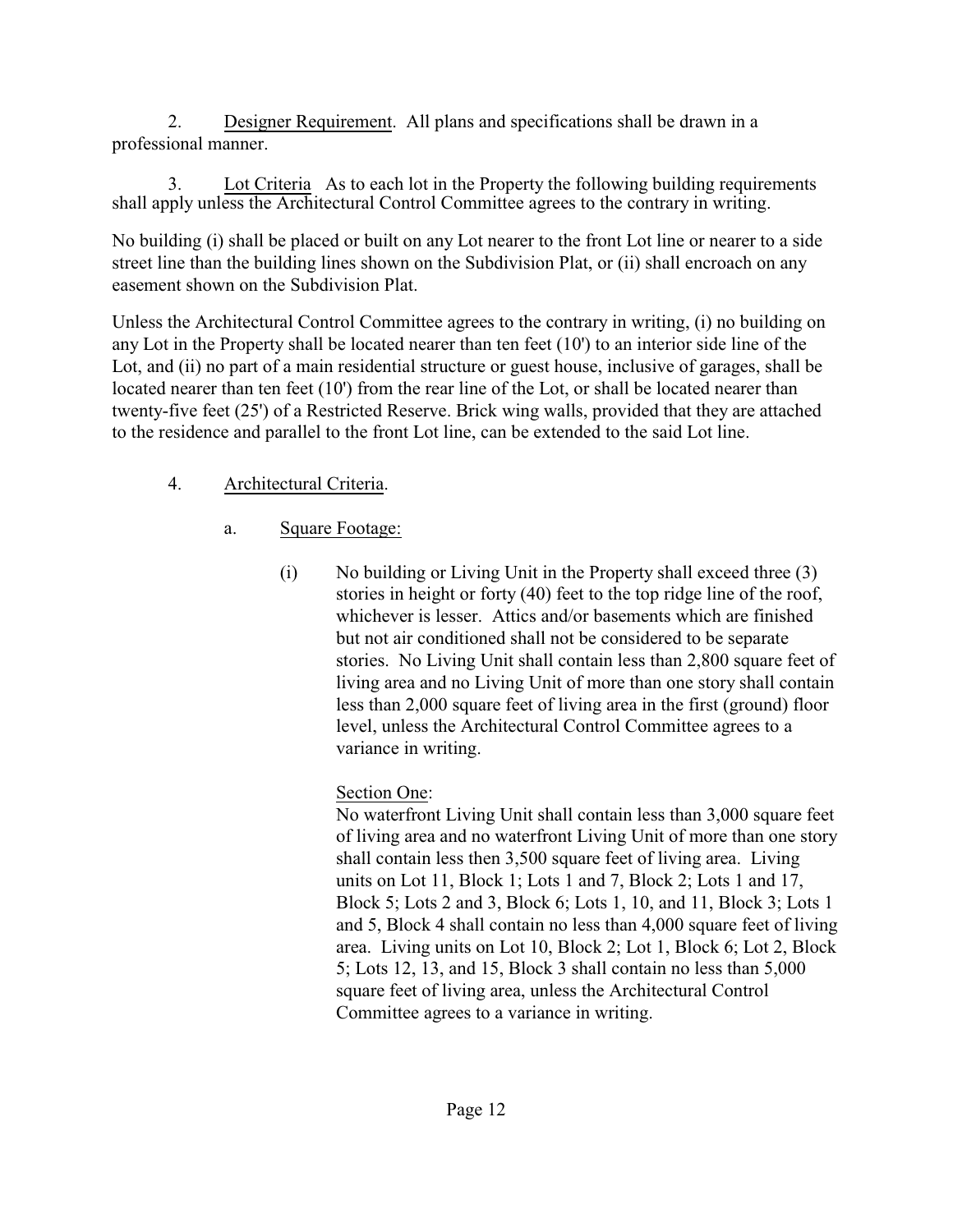Section Two:

Living Units on Lots 35, 36, 37, 38, 39, 40, 41, 42 and 43, Block 1; Lots 2, 3, 4 and 36, Block 4; Lots 1 and 19, Block 5; Lots 1 and 8, Block 6 shall contain no less than 3,500 feet of living area, unless the ACC agrees to a variance in writing.

- (ii) All computations of living area shall be exclusive of attics, basements, open or screened porches, open terraces, stoops, patios, driveways and garages or detached servants quarters. Measurements shall be to the face of the outside walls of the living area.
- b. Exterior Elevations: The front elevation of the residence must be oriented to the street.
- c. Garage:
	- (i) Each dwelling unit must have a garage for at least two automobiles. Garages may be attached or detached to the dwelling. Garage exteriors must receive the same degree of design attention as the dwelling and must be architecturally integrated with the dwelling.
	- (ii) Careful consideration must be given to the location and orientation of garages to enhance the overall street scene. Garages which have their front to the street must be set back a minimum of twenty feet (20') from the front plane of the dwelling.
	- (iii) No carports shall be permitted in the Subdivision; this provision shall not be construed to prohibit the incorporation of a porte cochere in the plans submitted to the Architectural Control Committee for its approval, provided that the porte cochere shall be an integral part of the architectural design of the proposed improvements and shall be constructed in a fashion and of materials which the Architectural Control Committee shall determine to be compatible with the overall character and aesthetics of the Property.
- d. Brick: All brick used shall be of a type and specification satisfactory to the ACC. Mortar color shall be selected to compliment the brick.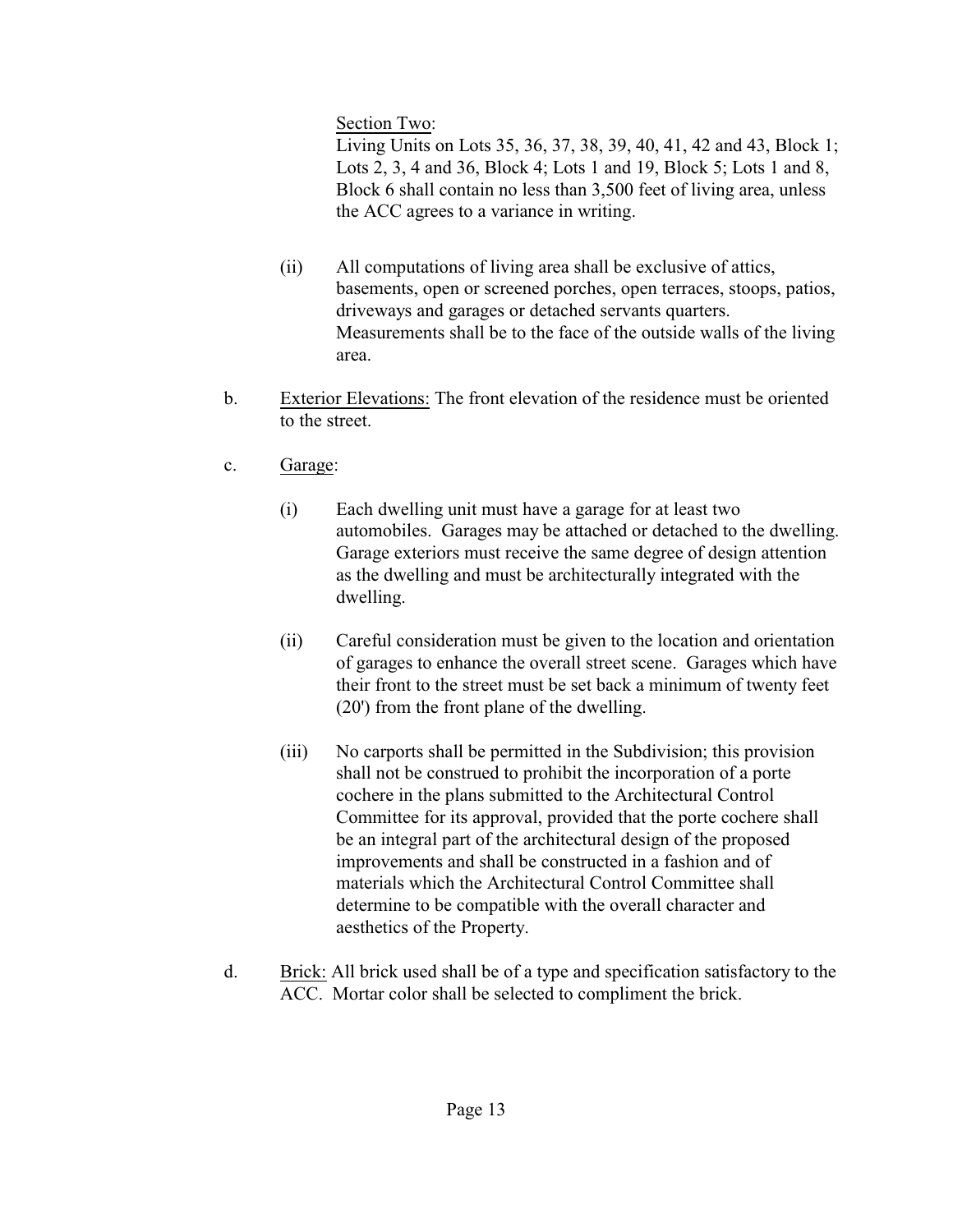- e. Chimneys: Prefabricated metal fireplaces and metal flues may be used, but their chimneys must match the exterior materials of the house. No open or exposed metal flues are allowed.
- f. Roof:
	- (i) Roofing material may be constructed of standing seam metal (factory-finished steel, terne or copper), metal shingle, clay or concrete tile, slate, or composition shingles (architectural grade - 245# for fiberglass or 345# for asphalt shingles, three-tab shingles prohibited, must be multi-layered shingles).
	- (ii) Wood shingles are prohibited.
	- (iii) The location and design of all projections above the roof (other than chimneys, attic ventilators or vent stacks) are subject to approval. Where practicable, vent stacks and attic ventilators should be located on the rear slope of the roof and should not be seen from the street.
	- (iv) All exposed metal roof accessories (*i.e.,* stack vents, roof flashing, attic ventilators, metal chimney caps, skylight curbs, solar collector frames) shall match the color of the roofing material or shall be a compatible color.
- g. Windows: No reflective glazing is permitted; tinted glass is permitted subject to approval by ACC.
- h. Exterior Lighting Fixtures: All lighting should be placed so as not to cause a nuisance to neighboring owners.
- i. Exterior Materials/Colors:
	- (i) All exterior material and color selections must be approved by the ACC. The architectural style of the dwelling, in most cases, shall dictate the proper range of materials and colors. Materials and colors which are appropriate to one architectural style may not be appropriate to another.
	- (ii) Colors and materials shall be in harmony with the community and shall be subject to approval by the ACC.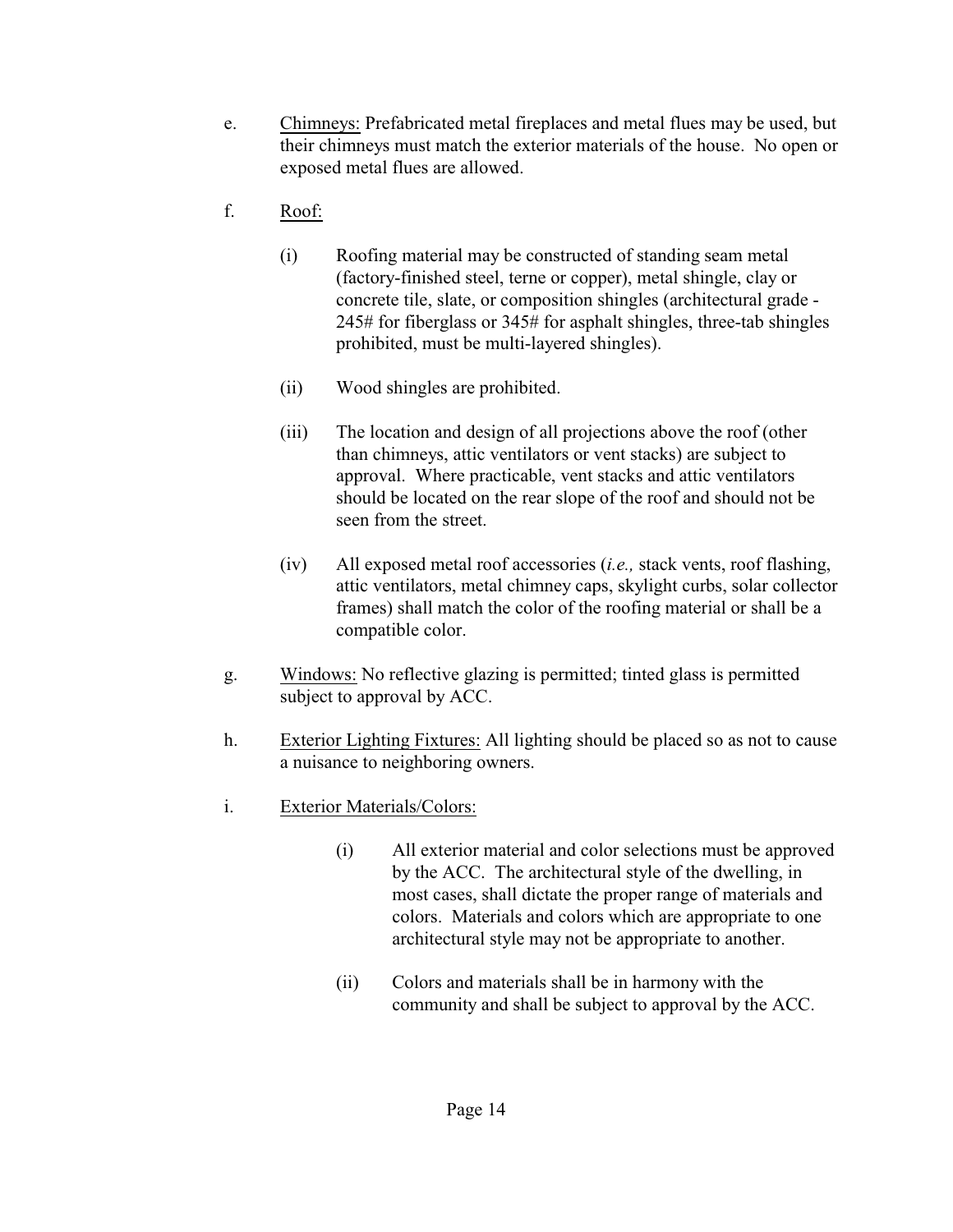(iii) The exterior finish or construction of any Living Unit shall be at least ninety per cent (90%) brick, stone, or other approved masonry. For purposes of the ninety per cent (90%) approved masonry calculation, concrete siding is not an approved masonry. In computing such percentage, roof areas and windows shall be excluded, but attached garages, porches, and other structures constituting part of the Living Unit proper shall be included. In addition, the first floor of each Living Unit shall be constructed at least ninety percent (90%) of brick, stone, or other approved masonry construction unless otherwise approved by the Architectural Control Committee. The Architectural Control Committee shall have the right to require additional brick, stone, or other approved masonry application in use in the construction of a Living Unit if, in the exercise of its approval of plans and specifications, it should determine that same will better maintain the aesthetic quality and general plan and scheme of the Properties and the Common Facilities.

5. Driveway and Sidewalk Criteria. All main dwellings must have a driveway. The driveway must be at least ten feet (10') in width the entire length of the driveway from the garage to an abutting street, including the portion in the street easement. The driveway must be constructed of approved bricks, pavers, or concrete and conform to the material, design and standard of construction imposed by the Architectural Control Committee. Any damage to the street and/or drainage culvert occasioned by connecting the driveway thereto will be at the expense of the contractor and/or property owner.

Sidewalks shall conform to ACC specifications. Sidewalks may not cross over ditches into the street.

6. Landscape Criteria. Landscaping and/or screening of all structures is required to be approved by the ACC prior to installation. The owner of each Lot shall prior to occupancy of the residence, plant solid grass sod in the front and side yards of his Lot immediately adjacent to the residence. The grass shall be of a type and within standards prescribed by the Architectural Control Committee. The Owner of each Lot shall complete the landscaping plan of the Lot prior to occupancy of the residence.

Plants native to Texas should make up sixty percent (60%) or more of the plants used in any given area. The same percentage would apply for trees, shrubs, vines, and grasses. Native plants require less water, less upkeep, and are generally more pest resistant and therefore are more cost effective. Any trees already growing on the property will need to be protected and maintained. No trees will be cut down. Resources for plant selection may be found at the website of the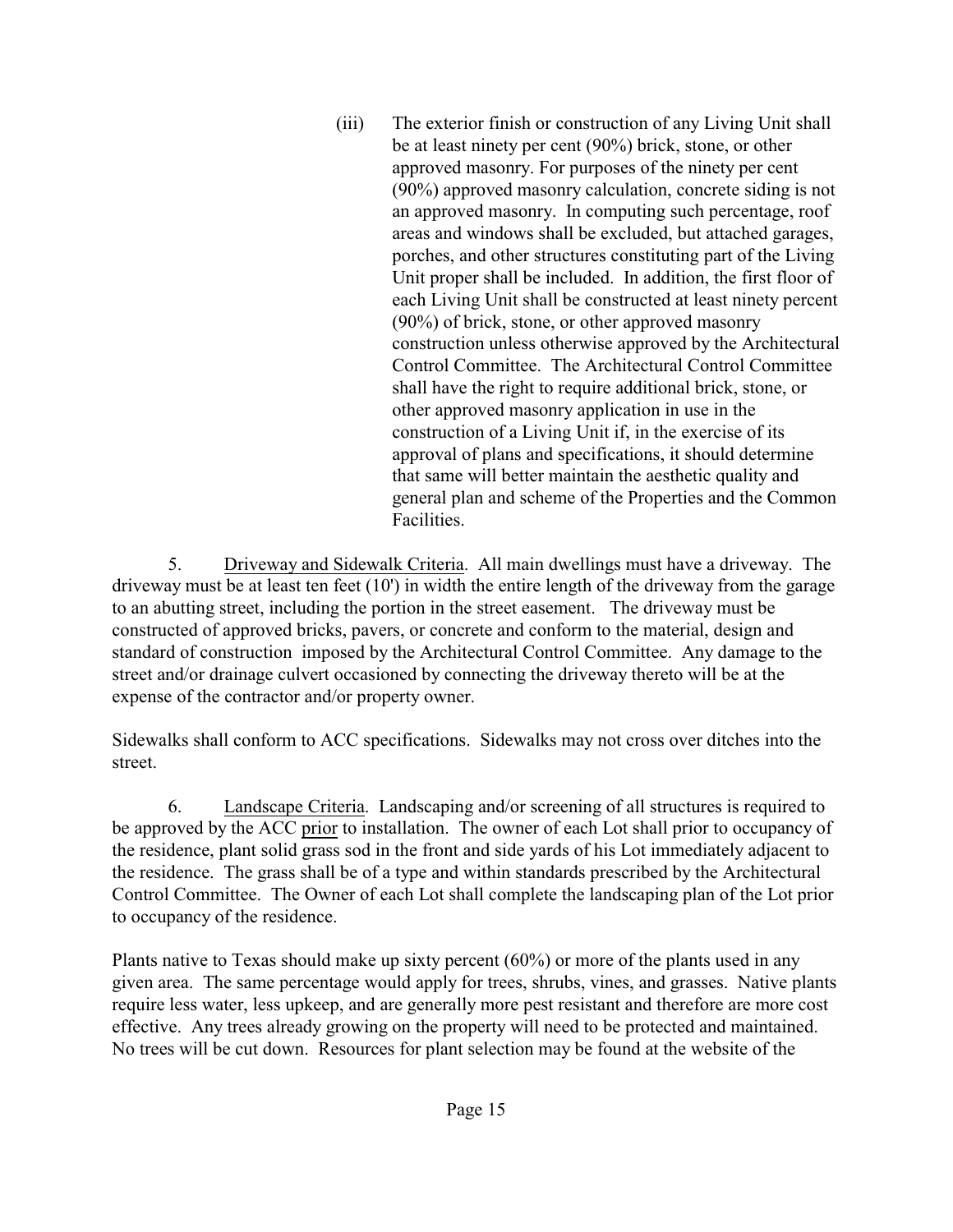Native Plant Society of Texas Houston Chapter at : NPSOT.org/wp/houston/files/2014/08/INFORMATIONPAGES.pdf.

Landscaping plans must include a minimum of six trees, three to be placed in the front yard and three to be placed in the back yard. These trees must have a trunk that is a minimum of 3 inches in diameter.

Landscaping must be provided in the form of a hedge or screen around pool pumps and air conditioning units.

7. Fence Standards. All fencing shall be constructed of galvanized, powder-coated wrought iron. The material used to construct the fence must be manufactured by Ameristar, PPS or an equivalent company. When material manufactured by any company other than Ameristar or PPS is proposed, detailed information on the company along with a sample of the product must be submitted for ACC approval.

Fences must be five (5) feet high and have three (3) rails.

All fences must be submitted to the ACC for approval before construction is begun. Items needed to be submitted will include:

--A site plan showing the location of the proposed fence, current residence and lot boundaries

--a description of the fence and material to be used (if using a manufacturer other than Ameristar or PPS, submit information on the company and sample of material)

Segments of fences constructed along the exterior perimeter of the subdivision may be subject to additional specifications.

No fencing shall be constructed between the front edge of the house and the front of the lot.

The Fence Standards outlined above are not meant to prohibit privacy screens or dog runs located in close proximity to the house. Both privacy screens and dog runs located in close proximity to the house are allowed but are subject to prior approval by the ACC.

8. Mailbox Standards. Mailboxes shall be of pier supported, capped masonry construction with exterior material and color consistent with the home.

The actual mail receptacle, Style #4140 (plain), must be ordered from mailboxes.com (or 1-800- 624-5269). The receptacle is a square container with a black door and gold knob. The cost of the receptacle is approximately \$100.00. The receptacle must be installed with the bottom of the receptacle 42" from the ground, and must be located so that the mail delivery person can deposit mail without getting out of their vehicle or driving into the ditch.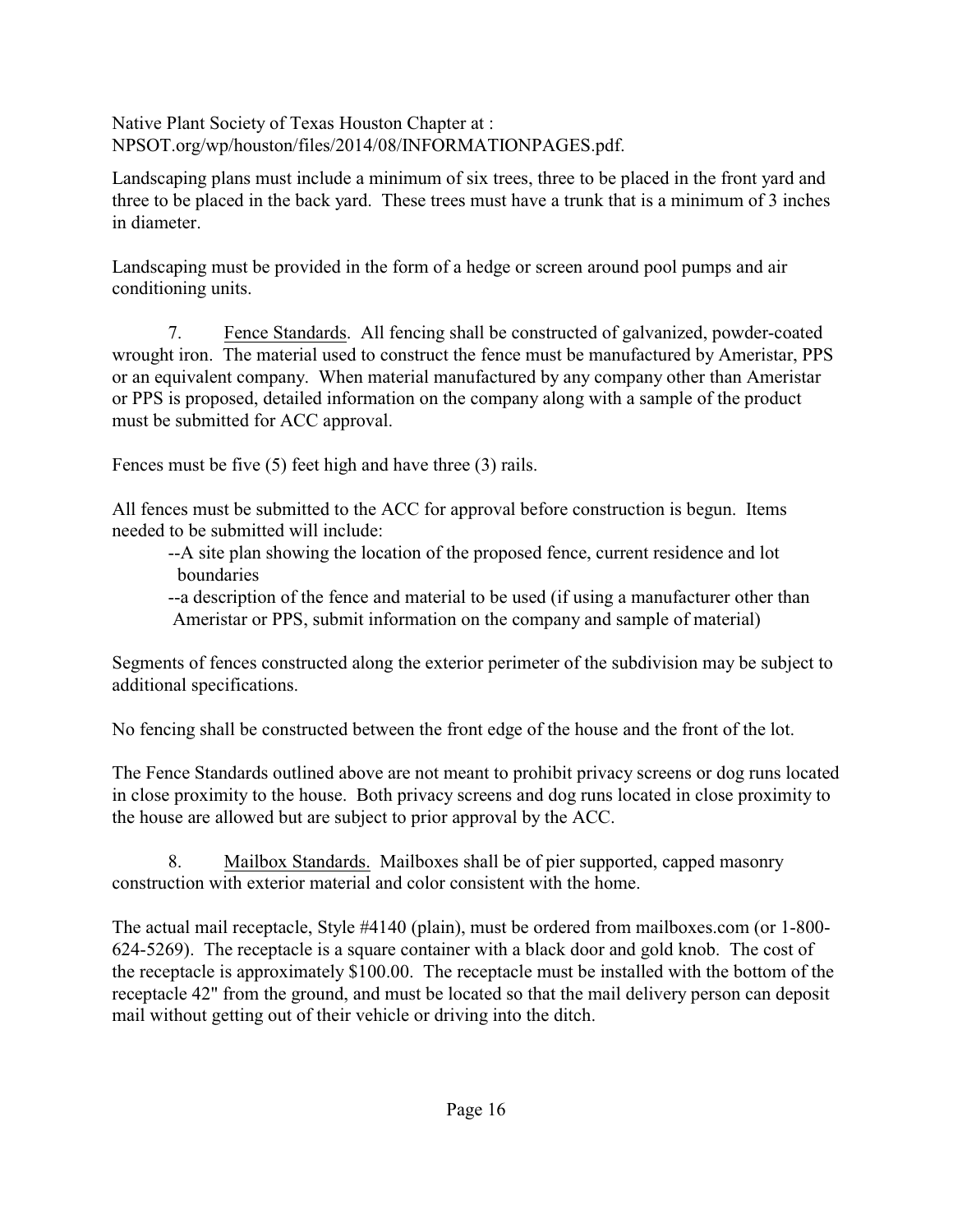A custom address plaque Order #1600BG showing the street number, street name, and Lakes of Mission Grove logo must be ordered from Whitehall Products 1-800-728-5449, and must be mounted on the side of the mailbox. The custom address plaque will be black with gold lettering. The cost of the custom address plaque is approximately \$65.00.

9. Pools. All pool construction must be approved by the ACC prior to installation. Items needed to be submitted will include:

–A site plan showing the location of the proposed pool in relation to the location of the residence and the lot boundaries.

–All specifications including, pool size, depth, coping type, tile type, deck type and plaster type.

–A description of the pool equipment including details on the pool pump, and where the equipment will be located on the lot.

–Landscaping plans for any additional landscaping that will be installed.

Swimming pools must be encompassed by a fence. The fence must be completed before the pool is filled with water. The fence must be installed on both sides and along the rear of the lot on the property lines.

10. Structures on the Water. No bulkhead, boat stall, dock, boat slip, pier or any other structure can be built on the water. This restriction shall not apply to structures approved by the ACC for use in common areas.

11. Recreational Vehicles and Equipment Storage. No boat, trailer, recreational vehicle, camping unit, bus, truck or self-propelled or towable equipment or machinery of any sort shall be permitted to park on any Lot except in an enclosed structure, except that (i)during the construction of improvements on a Lot, necessary construction vehicles may be parked thereon for and during the time of necessity therefor, (ii) by a short term visitor upon receipt of a permit from the Association, and (iii) this restriction shall not apply to automobiles in good repair and attractive condition, provided that any such automobiles are parked on an improved driveway which has been approved by the Architectural Control Committee.

12. Out-Buildings. No metal storage outbuildings shall ever be erected, placed or maintained upon any Lot in the Property. Any other type of permitted outbuilding must be in keeping with the overall character and aesthetics of the Living Unit located on the Lot and must be approved by the Architectural Control Committee. An out-building shall be located in the back yard of the lot inside the fence. The placement of said structure shall conform to ACC guidelines and Deed Restrictions.

**D. Variances**. Variances to the design standards and development criteria may be granted at the sole discretion of the ACC. No variance shall be granted unless the general purposes and intent of the Declaration and design standards are maintained. Any variance granted shall only be applicable to the specific site and conditions for which the variance was granted, and shall not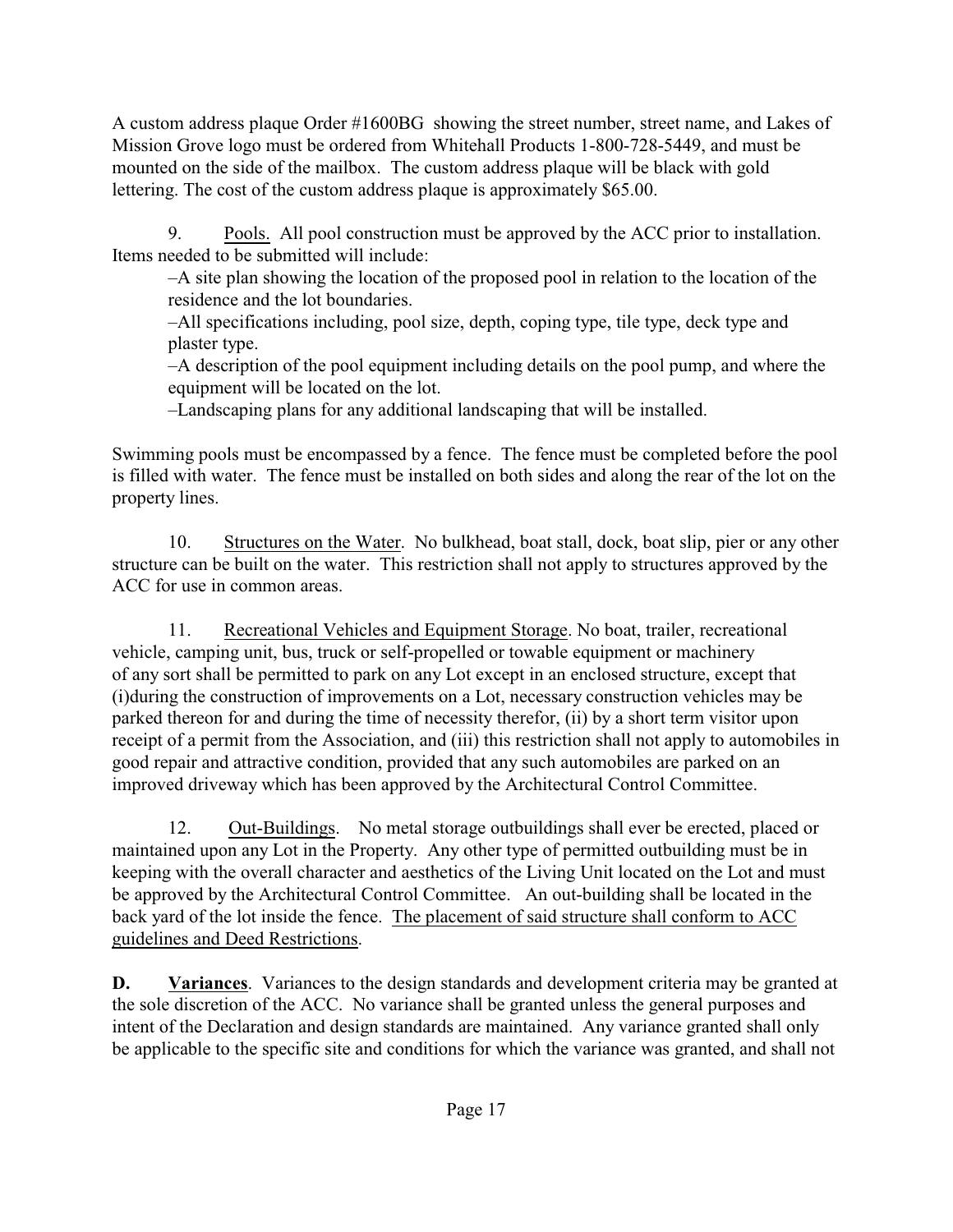modify or change any design standards as they apply to other sites or conditions. All variances must be confirmed in writing and signed by the ACC prior to construction of the improvement. No oral variances shall be granted.

THIS DEVELOPMENT CRITERIA COMPLIES WITH THE AMENDED DECLARATION OF COVENANTS, CONDITIONS, AND RESTRICTIONS OF LAKES OF MISSION GROVE.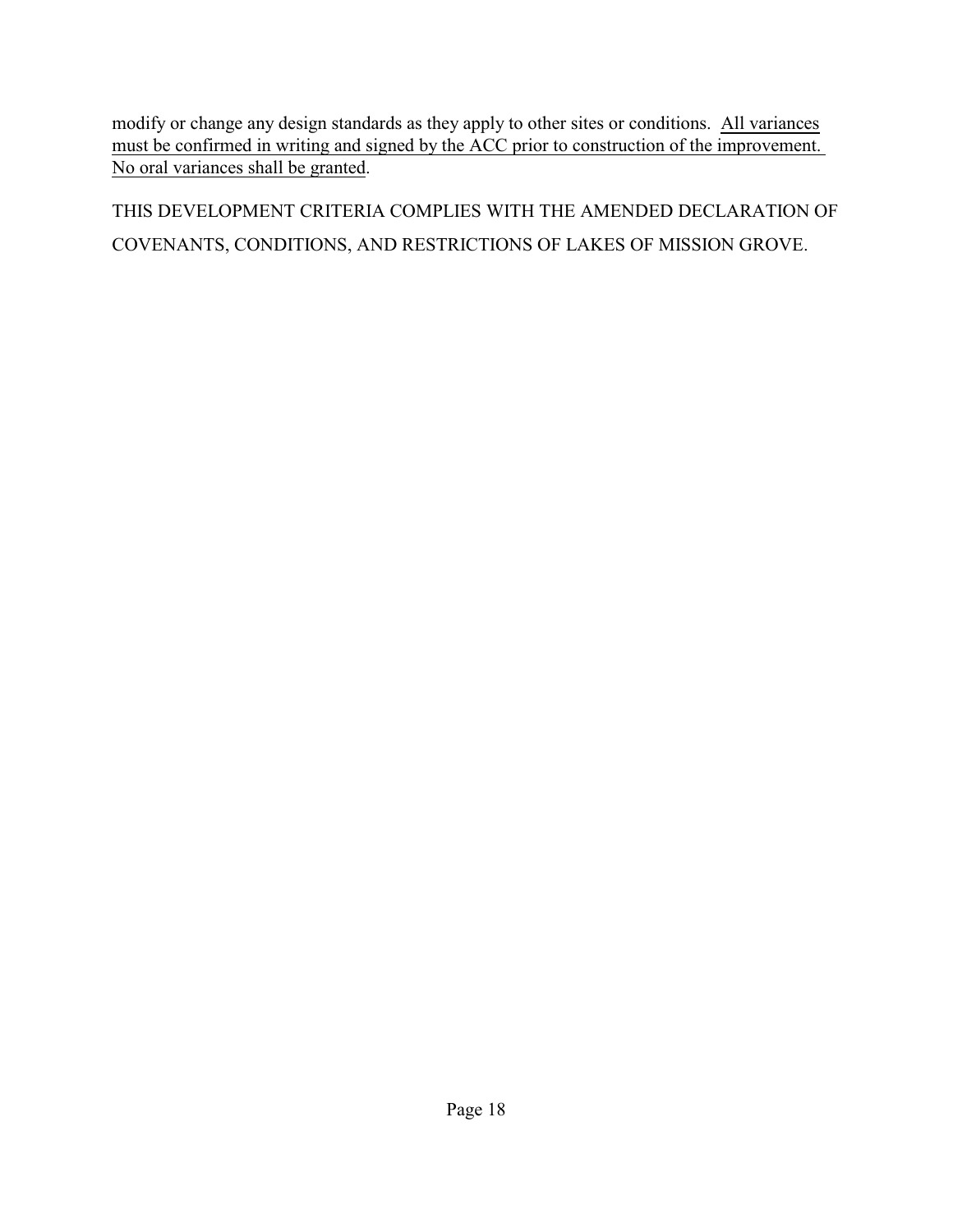### **ARCHITECTURAL FEES AND COMPLIANCE FINES:**

## **Architectural Fees**:

| Home Construction and Site Plan Review                            | \$400.00 |  |
|-------------------------------------------------------------------|----------|--|
| Pool Construction Plan Review                                     |          |  |
| Fence Construction Plan Review                                    |          |  |
| Plan Review–Major additions, remodel, major repairs, outbuildings |          |  |
| Minor additions or repairs, solar panels, generators              | \$100.00 |  |
| Major installation of landscaping or irrigation                   |          |  |
| <b>Culverts Ends</b>                                              |          |  |

# **Compliance Fines**:

| Construction without approval                      | \$500 plus \$50 per day   |  |  |  |  |
|----------------------------------------------------|---------------------------|--|--|--|--|
| <b>Construction Site–No Dumpster</b>               | $$150$ plus $$50$ per day |  |  |  |  |
| Construction Site–No Portable Toilet               | $$150$ plus $$50$ per day |  |  |  |  |
| Construction Site–Trash Not Contained, Excessive   |                           |  |  |  |  |
| <b>Construction Debris</b>                         | \$200 plus \$50 per day   |  |  |  |  |
| Encroachment on adjacent property                  | \$200 plus \$50 per day   |  |  |  |  |
| Drainage of surface water at front impeded         | $$150$ plus $$50$ per day |  |  |  |  |
| Change of grading, elevation or drainage of lot or |                           |  |  |  |  |
| adjoining ditches                                  | \$250 plus \$50 per day   |  |  |  |  |
| Excessive mud, debris or cement on street          | $$150$ plus $$50$ per day |  |  |  |  |
| Grass on property tall or unsightly                | $$150$ plus $$50$ per day |  |  |  |  |
| Miscellaneous construction violation               | To Be Determined          |  |  |  |  |